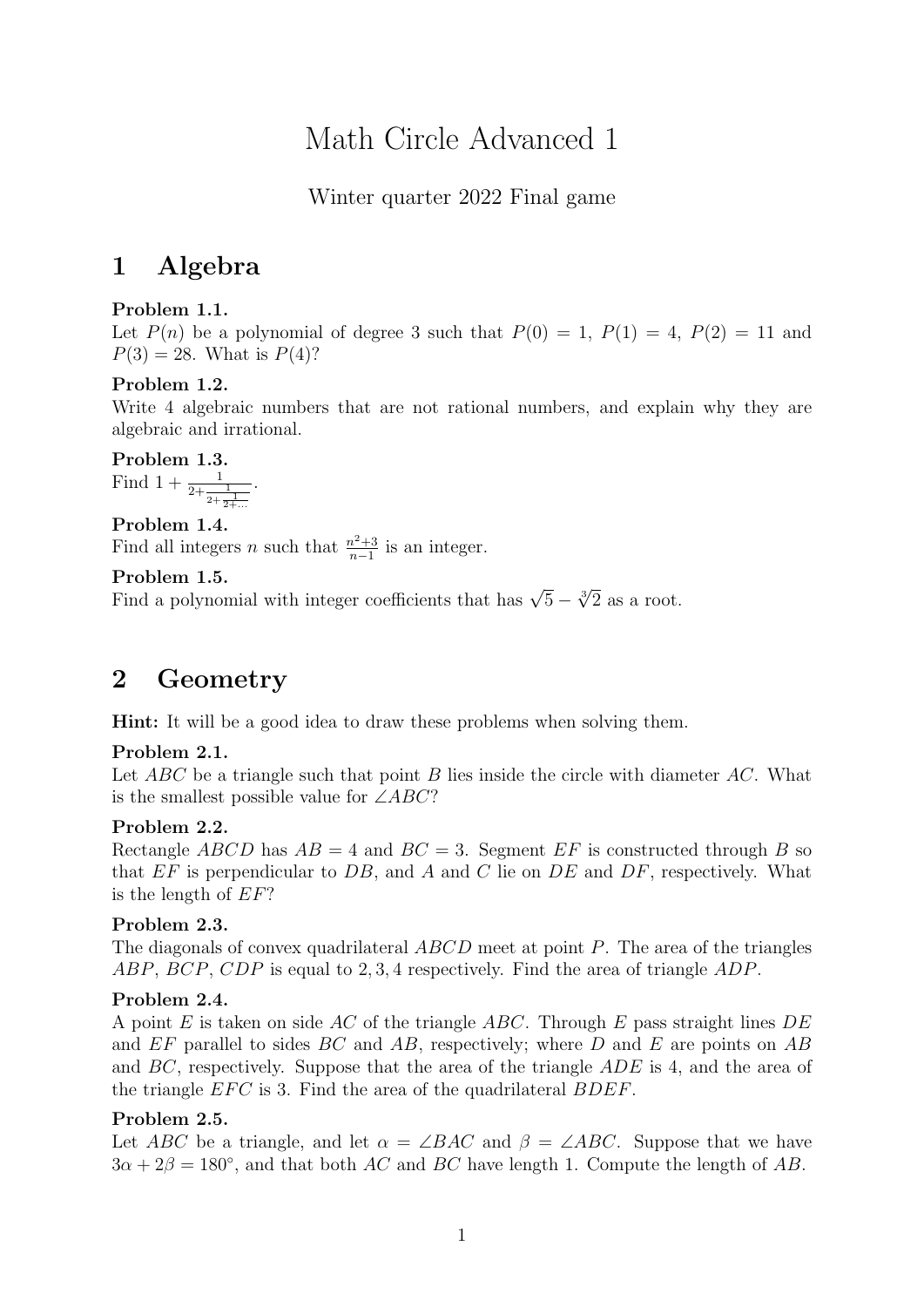## 3 Combinatorics

#### Problem 3.1.

A country has 100 cities and some roads connecting them. Every road connects 2 cities and every city has 5 roads going from it. What is the total number of roads?

#### Problem 3.2.

In the US the date is written in the order  $MM/DD/YYYY$ . In Europe it's written as DD/MM/YYYY. For what fraction of the days in 2022 that we can not be determine the day from the date alone?

#### Problem 3.3.

There are 10 boys and 15 girls sitting around a round table in some order. Each person has 2 neighbors: one on the left and one on the right. Suppose that there are 7 distinct boy-boy pairs of neighbors. How many girl-girl pairs are there?

#### Problem 3.4.

How many zeroes does  $11^{100} - 1$  end with?

#### Problem 3.5.

Julia wrote all the strings which one can obtain from the word DIFFERENTIAL by crossing our two letters (i.e. DIFRENTIAL or IFFEENTIAL). Olivia did the same with the word EXTRAPOLATES. Who got more unique strings and by how much?

### 4 Probability

#### Problem 4.1.

You can choose exactly one of these two games to play with an instructor:

- A number from 1 to 10 is selected at random. You gain full score of this problem if the number is even, and you gain no point otherwise.
- You play two round of the following game: A number from 1 to 10 is selected at random, and you win the round if the number is divisible by 3. If you win the first round, then you gain full score of this problem. If you lose the first round but win the second round, you gain one half o the score of this problem. If you lose both rounds then you gain no points.

#### Problem 4.2.

Teams Red and Team Blue are playing a series of games. Team Red needs to win two games to win the competition, while Team Blue needs to win three games to win the competition. Suppose that, for each game, both teams have equal winning probability. What is the probability that Team Red wins the competition?

#### Problem 4.3.

A probabilist select 3 points randomly from a line of 5 metres. What is the probability that these three points are at least one meter apart from each other?

#### Problem 4.4.

Leo Messi shoots penalties in a soccer/football field. He misses the first shot but scores the second. After that, the probability that he scores the next shot is equal to the proportion of shots he has hit so far. What is the probability that he hits exactly 75 of his first 100 shots?